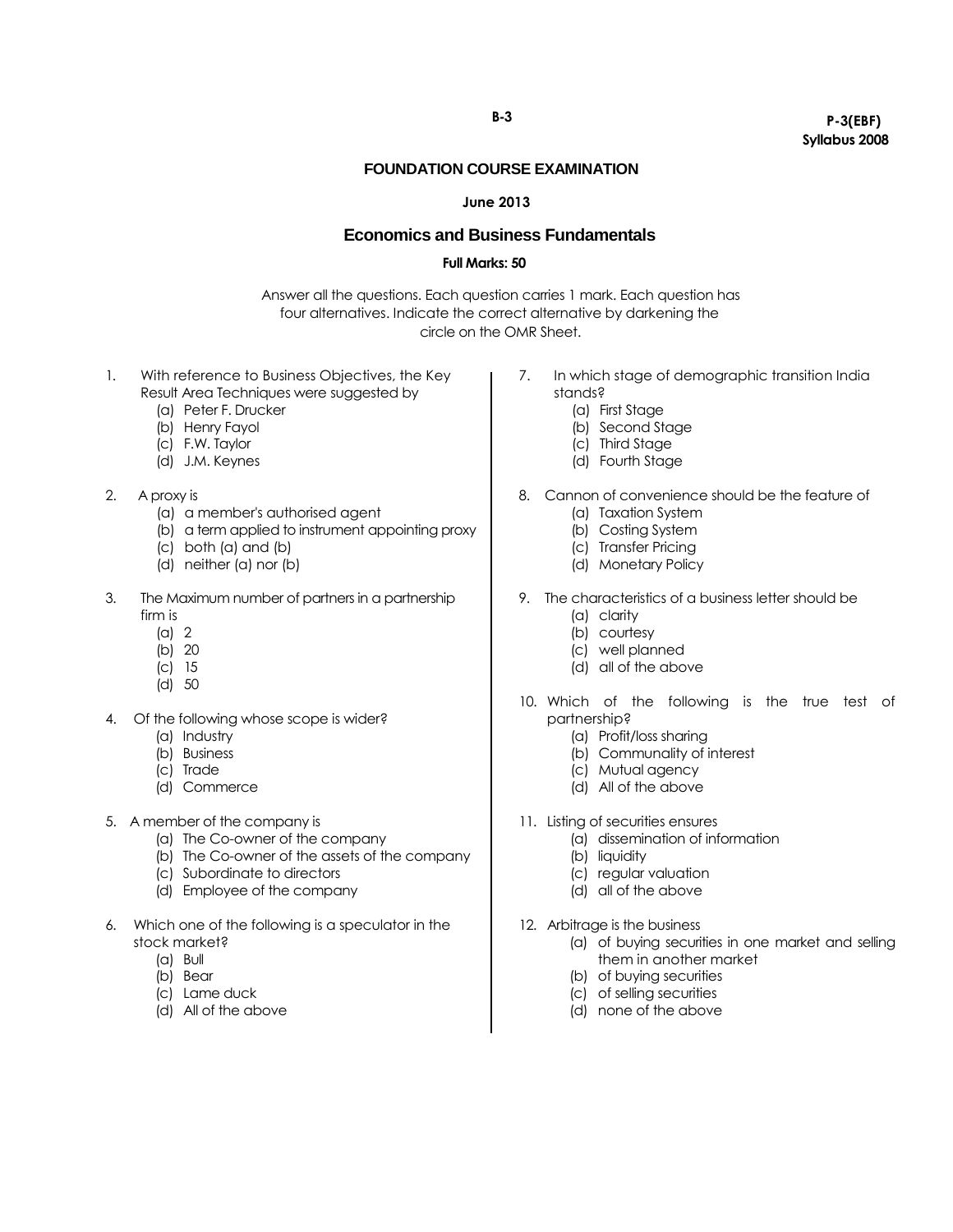- 13. Economists are concerned with
	- (a) explicit costs only
	- (b) implicit costs only
	- (c) both (a) and (b)
	- (d) accounting costs only
- 14. Foreign company is
	- (a) a company incorporated outside India
	- (b) a Transnational company
	- (c) not a company in India as per the Companies Act 1956
	- (d) British company
- 15. The ability-to-pay principle is best illustrated by which of the following taxes or fees?
	- (a) An automobile registration fee based on the weight of the car
	- (b) An automobile registration fee based on the value of the car
	- (c) A toll charged to drive on beaches
	- (d) The flat  $\bar{\tau}$  1000 tax imposed on everyone who works in a Metro City
- 16. The marginal tax rates of a progressive tax
	- (a) rise with income
	- (b) do not change with income
	- (c) fall with income
	- (d) first rise and then fall with income
- 17. Which of the following clauses of the Memorandum of Association of a company is not alterable?
	- (a) Object clause
	- (b) Capital clause
	- (c) Association clause
	- (d) Name clause
- 18. A private limited company which is subsidiary of a public limited company is treated as
	- (a) Private Limited Company
	- (b) Public Limited Company
	- (c) Public Sector Company
	- (d) A Government Company
- 19. Commercial banks were nationalized to check (a) Urban-orientation
	- (b) Neglect of agriculture and small business
	- (c) Misuse of funds by directors
	- (d) All of the above
- 20. During depression the RBI should
	- (a) decrease the bank rate
		- (b) sell Government securities in open market
	- (c) increase CRR
	- (d) increase margin requirements
- 21. To contain inflation the RBI should
	- (a) increase CRR and decrease SLR
	- (b) increase CRR and increase SLR
	- (c) decrease CRR and increase SLR
	- (d) decrease both CRR and SLR
- 22. Statutory Liquidity Ratio means
	- (a) Liquidity with a commercial bank
	- (b) Ratio of liquidity to assets
	- (c) Ratio of liquidity to deposits
	- (d) Percentage of time and demand liabilities a commercial bank has to maintain with itself in liquid form
- 23. Which of the following is not an objective of the monetary policy?
	- (a) Acceleration of economic growth
	- (b) Generation of employment
	- (c) Supervision of commercial banks
	- (d) Price stability
- 24. Which of the following is not a tool of quantitative credit control?
	- (a) Bank Rate Policy
	- (b) Moral Suasion
	- (c) Open Market Operations
	- (d) Variable Reserve Ratio
- 25. Cash Reserve Ratio is defined as
	- (a) Cash which commercial banks have to keep with themselves
	- (b) Cash which a bank has to transfer to its branches
	- (c) Percentage of time and demand liabilities which a commercial bank has to keep in cash with the Central Bank
	- (d) Ratio of credit to currency
- 26. Which of the following is a demerit of Deficit Financing?
	- (a) It adds to resource mobilization
	- (b) It may lead to inflation
	- (c) Promotes employment
	- (d) All of the above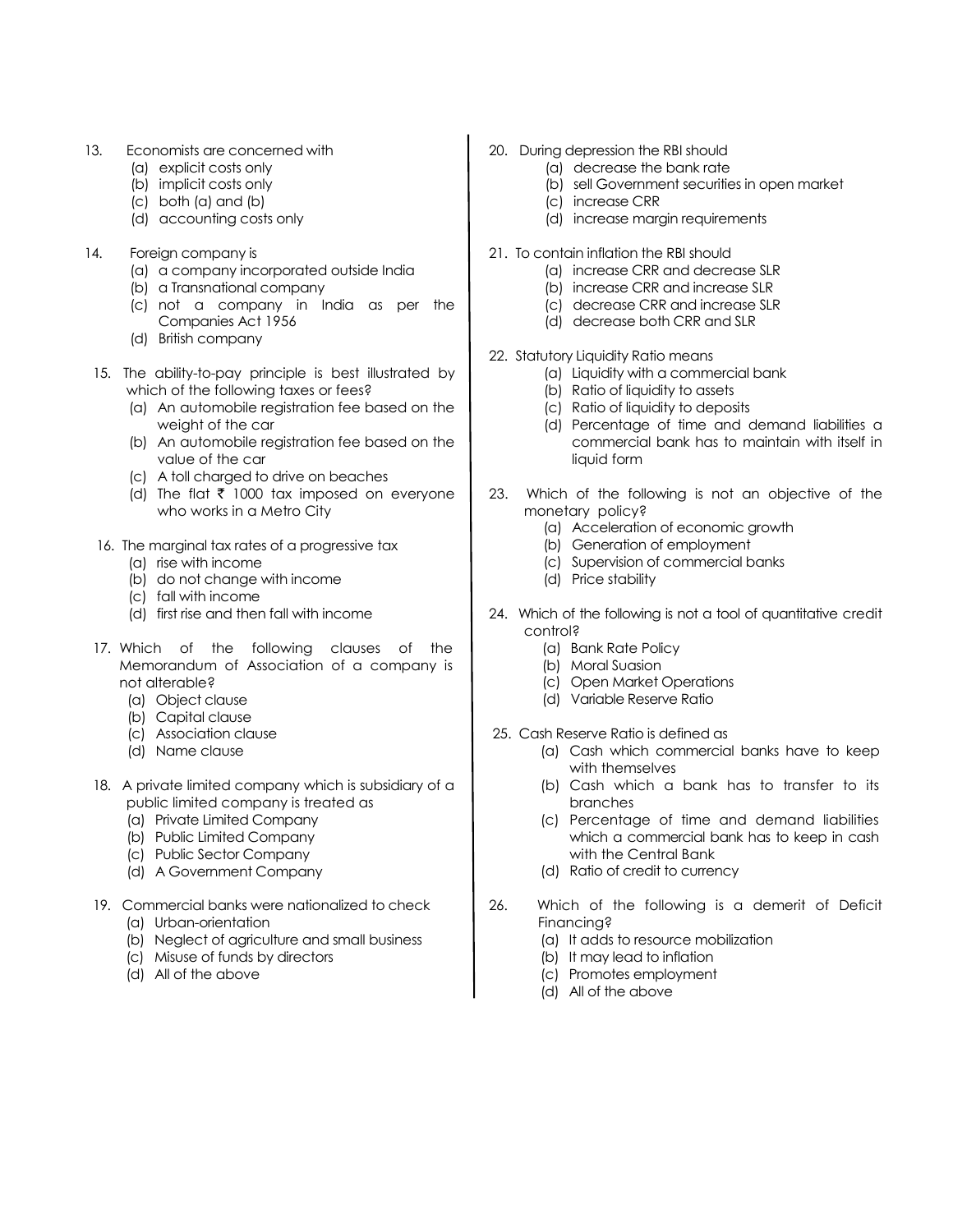- 27. Economic integration of an economy with other economies of the world is known as
	- (a) Liberalisation
	- (b) Globalisation
	- (c) Privatisation
	- (d) Economic Freedom
- 28. High growth of population is caused by
	- (a) High Birth Rate and High Death Rate
	- (b) High Birth Rate and Low Death Rate
	- (c) Low Birth Rate and High Death Rate
	- (d) Low Birth Rate and Low Death Rate
- 29. If a person is engaged in a job but his productivity is zero, the situation is termed as
	- (a) under employment
	- (b) seasonal unemployment
	- (c) structural unemployment
	- (d) disguised unemployment
- 30. Under which of the following situations there is a largescale unemployment, unused productive capacity and a fall in National Income?
	- (a) Demand pull inflation
	- (b) Deflation
	- (c) Market pull inflation
	- (d) All of the above
- 31. Density of population means number of persons
	- (a) per square km
	- (b) per state
	- (c) per country
	- (d) none of the above
- 32. In case of substitutes the cross elasticity of demand will be
	- (a) positive
	- (b) zero
	- (c) negative
	- (d) infinite
- 33. Personal disposable income is obtained after deducting from personal income the
	- (a) Net factor income abroad
	- (b) Undistributed profits
	- (c) Personal taxes
	- (d) Corporation Tax
- 34. The following should be deducted from GDP<sub>MP</sub> to obtain NDP<sub>MP</sub>
	- (a) Net Income from abroad
	- (b) Consumption of fixed capital
	- (c) Net indirect taxes
	- (d) Subsidies
- 35. National income does not include
	- (a) furniture
	- (b) clothes
	- (c) sugarcane
	- (d) refrigerators
- 36. Theory of Absolute Advantage' in international trade was given by
	- (a) Ricardo
	- (b) Adam Smith
	- (c) J.B. Say
	- (d) None of the above
- 37. If the marginal propensity to save (MPS) is  $\frac{1}{4}$  $\frac{1}{1}$  the

investment multiplier will be

- (a) 4
- 3 3
- (b) 4
- 1
- (c) 4
- (d) 4
- 38. Which of the following will have a relatively flat supply curve?
	- (a) Land
	- (b) Labour
	- (c) Capital
	- (d) Raw materials
- 39. When marginal utility begins to be negative, the total utility starts to
	- (a) become zero
	- (b) become negative
	- (c) increase
	- (d) decrease
- 40. Which of the following is not a business objective? (a) organic objectives
	- (b) economic objectives
	- (c) human objectives
	- (d) philanthropic objectives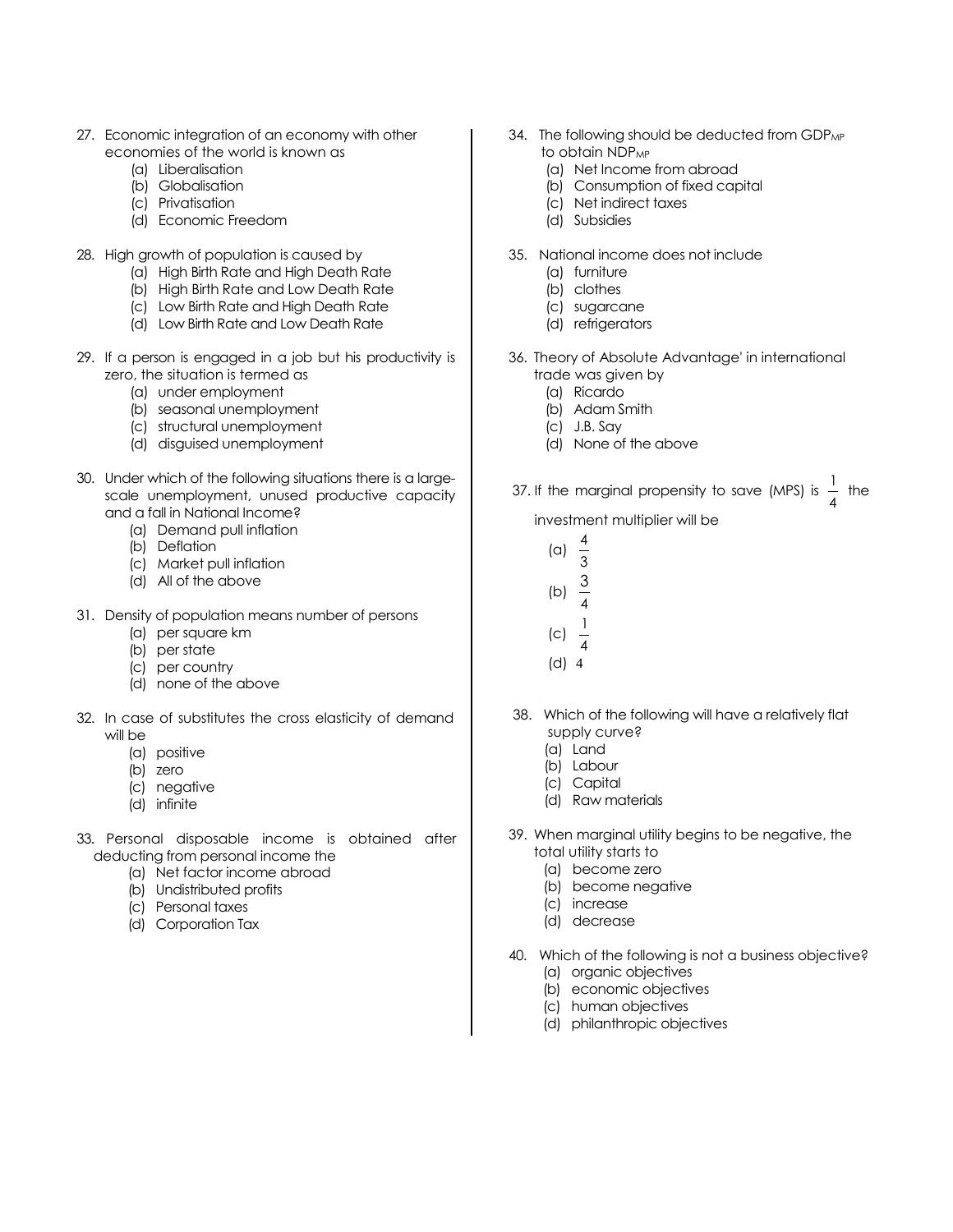- 41. Which is the first order condition for the firm's profit to be maximum?
	- (a)  $AC = MR$
	- (b)  $MC = MR$
	- (c) MR=AR
	- (d) AC=AR
- 42. A firm's average fixed cost is  $\bar{\tau}$  20 at 6 units of output. What will it be at 4 units of output?
	- $(a)$  ₹60
	- $(b)$  ₹30
	- $|c|$   $\bar{z}$ 40
	- (d) ₹20
- 43. The law of demand enumerates that
	- (a) increase in quantity demanded results in increase in price
	- (b) increase in price results in decrease in quantity demanded
	- (c) decrease in demand results in decrease in price
	- (d) both (b) and (c)
- 44. Elasticity of supply refers to the degree of responsiveness of supply of a goods to change in its (a) demand
	-
	- (b) price
	- (c) cost of production
	- (d) state of technology
- 45. In the case of inferior goods, the income elasticity of demand is
	- (a) positive
	- (b) zero
	- (c) negative
	- (d) infinite
- 46. In the case of a straight-line demand curve meeting the two axes, the price-elasticity of demand at the mid-point of the line would be
	- (a) 0
	- (b) 1
	- (c) 15 (d) 2
- 47. A minor can be admitted to the partnership firm
	- (a) for the benefits of partnership with the consent of all the existing partners
	- (b) the firm is existing one
	- (c) both (a) and (b)
	- (d) none of the above
- 48. Which of the following is the fastest way of communication?
	- (a) E-mail
	- (b) Fax
	- (c) SMS through cell phone
	- (d) Telegram
- 49. Which of the following is not a feature of a Cooperative Society?
	- (a) The membership is open to all freely and voluntarily
	- (b) equal voting right to each member
	- (c) profit maximization
	- (d) democratic Management
- 50. First Annual General Meeting of a company must be held within
	- (a) 18 months of commencement of business
	- (b) 18 months of incorporation
	- (c) 18 months of filing the prospectus with ROC
	- (d) 18 months of holding statutory meeting